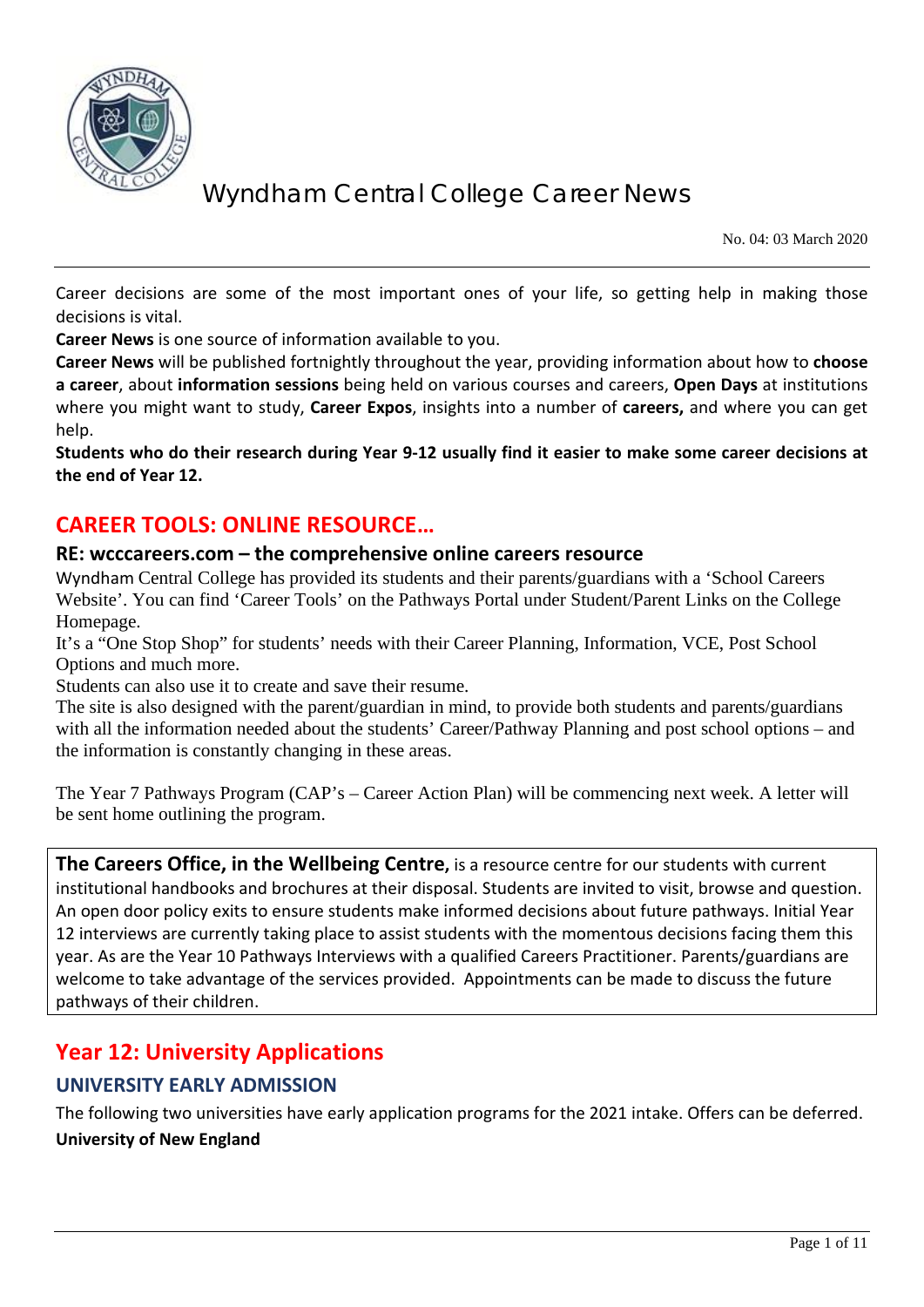

No. 04: 03 March 2020

Applications are now open for the direct early entry program. It's free to apply and applications will close Friday 25 September. You will need a recommendation from your school to be eligible, <https://bit.ly/39H4iVo>

### **Australia National University (ANU)**

Applications are now open for Year 12 students to apply for courses, scholarships, and accommodation at ANU. For information on key dates and the admissions process, go to<https://bit.ly/2WVbyHn>

### **UNIVERSITY SCHOLARSHIPS**

**The University of Melbourne – Hansen Scholarship:** Stage 1 applications are now open for this prestigious scholarship and close on the 9th of March. You must be able to prove financial disadvantage to be eligible,<http://bit.ly/2TeHYgn>

**Australia National University (ANU) – Tuckwell Scholarship:** If you are planning to study at ANU in 2021, you should consider applying for the prestigious Tuckwell Scholarship. Applications will open on 4 March and will close 25 March,<https://bit.ly/2Sja5r7>

## **Career websites**

**The STARportal** makes the connections that inspire young people to explore, discover, and create by offering the most comprehensive collection of STEM activities and providers[, https://bit.ly/34ALswx](https://bit.ly/34ALswx)

**The P-TECH** pilot is an innovative model of education-industry collaboration that provides students studying for their Senior Secondary Certificate with an industry supported pathway to a science, technology, engineering and mathematics (STEM) related diploma, advanced diploma or associate degree, <https://bit.ly/33mUKfd>

**Myskills:** study the vocational course that's right for you. You can search vocational courses across Australia by area of interest (e.g., equine, hospitality, design, sport transport, retail, engineering). Visit, <https://bit.ly/2NKq6Gg>

With **ComparED**, you can explore and compare the quality of higher education institutions and study areas you are interested in, based on the experiences of others,<https://bit.ly/2PN8nR7>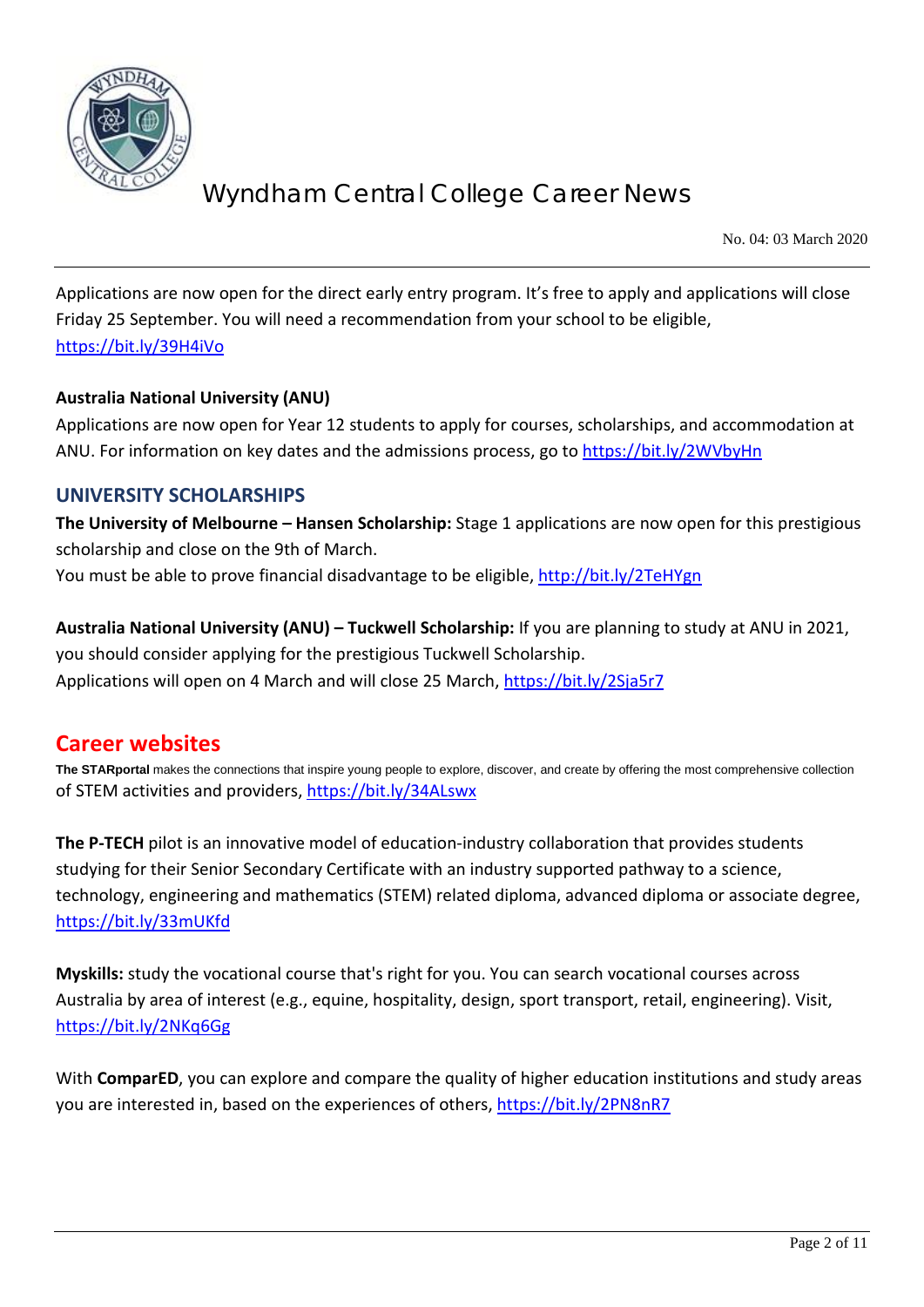

No. 04: 03 March 2020

## **Passionate about sport?**

Not sure if you would like to go straight to university after school? Enjoy playing sport and would like to combine your sports career with study in 2020? The following are three programs you may like to explore:

## **Richmond Institute of Sport Leadership**

This is a partnership program between Richmond Football Club and Swinburne University. As part of the 12-month program, students will study a Diploma of Sports Development. Campuses are at Richmond, Mildura and Albury-Wodonga. Students at the Richmond campus will also study a Diploma of Leadership and Management.

For information, to book for an open day, and to apply, go to this link - <http://bit.ly/2vEPCGH>

### **Carlton College of Sport**

This is a partnership program between Carlton Football Club and La Trobe University. As part of the 12 month program, students will study a University diploma in Sports Coaching and Development or Elite Sports Business. Classes will be held at Ikon Park, Carlton Football Club grounds and La Trobe University, Bundoora.

For information, to book for an open day, and to apply, go to this link - <https://bit.ly/37cUHFn>

## **St Kilda Football Club/Holmesglen Institute**

Students will study a dual Diploma of Sports Development and Diploma of Events Management through Holmesglen Institute, and study at both Holmesglen and St Kilda Football Club. For information and to apply, go to<https://bit.ly/2Ol4Bfq>

## **Australia Defence Force - Gap Year**

**Applications are now open:** Current Year 12 students can apply for a 12-month position in the Air Force, Army or Navy to begin in 2021.

The following roles are on offer and some will close within next few days:

### **Navy**

- Electronics Engineer
- Electronics Engineer Submariner
- Helicopter Pilot
- Marine Engineer Submariner
- Maritime Aviation Warfare Officer
- Maritime Logistics Officer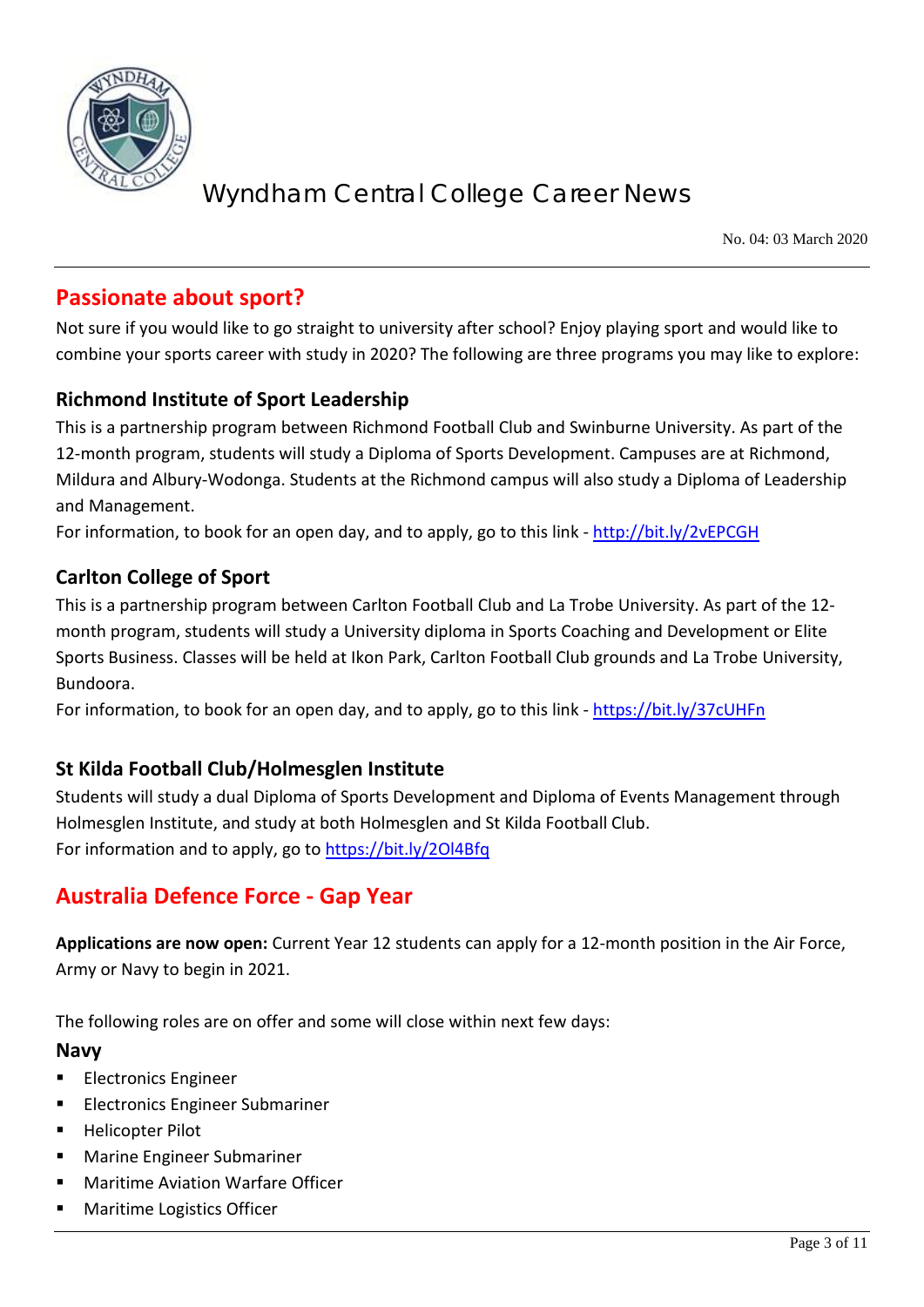

No. 04: 03 March 2020

- Maritime Warfare Officer
- Maritime Warfare Officer Submariner
- Navy Sailor

### **Army**

- Administration Assistant
- Air Defence Operator
- **Army Officer**
- Artillery Operator
- **EXECOMBATE Engineer**
- Driver
- Infantry Soldier
- Warehouse Assistant

### **Air Force**

- **Administration Assistant**
- Airbase Protection and Security
- Airfield Defence Guard
- **Aviation Support Technician**
- Cabin Crew (Flight Attendant)
- Warehouse Store person

### **Start your application**

- Find a role you would like to apply for and click on the 'apply now' link at<https://bit.ly/2uW1hzI>
- Create an account
- Follow the steps to start your application and book the YOU Session.
- You will need to enter your personal details, complete a medical questionnaire, and upload your Yr 10 – 12 academic reports.

### **Key websites**

- Recruitment process <http://bit.ly/2Tyn8Yp>
- Videos about the Gap Year program <http://bit.ly/3aj2ty1>

# **Australian Defence Force Academy**

Students who would like to combine university study with a military lifestyle and career should consider applying for the Australian Defence Force Academy (ADFA), Canberra.

Students will receive a fully subsidised university degree from UNSW, a wage, and military training in the role you apply for.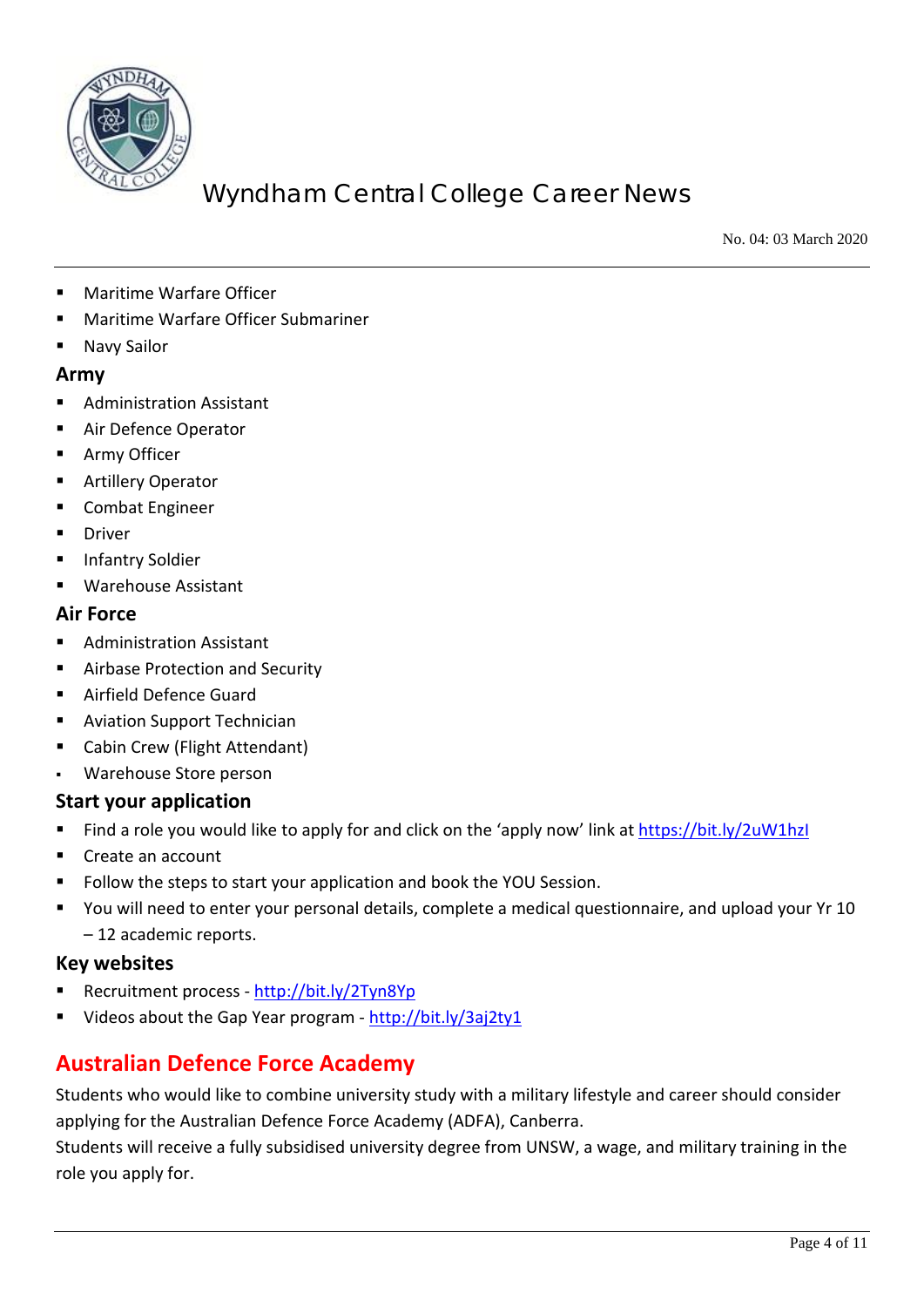

No. 04: 03 March 2020

Undergraduate degrees include:

- Arts
- Business
- Engineering Aeronautical, Civil, Electrical, and Mechanical
- **Aviation**
- Computing and Cyber Security
- Science

Civilians can also study at ADFA, Canberra. For information and to start your application, visit <http://bit.ly/39dllyh>

### **Defence Force – Career Events**

Bookings are essential as spaces will fill quickly. You will be able to speak directly to Defence Force Recruiters, find out about the application and recruitment process and book a YOU session.

For information, visit<http://bit.ly/39fVyWf>

| <b>MARCH</b> |                                                               |
|--------------|---------------------------------------------------------------|
| 11           | <b>Trade Careers Info Session</b><br>Melbourne                |
| 16           | Air Force Careers Info Session<br>Melbourne                   |
| 17           | Women in Defence Info Session<br>Melbourne                    |
| 18           | Leadership & Management Careers Info Session<br>Albury        |
| 19, 25       | <b>Commando Info Session</b><br>Melbourne (19)<br>Albury (24) |
| $21 -$<br>24 | Army Reserve Career Info Session<br>Mildura (21)              |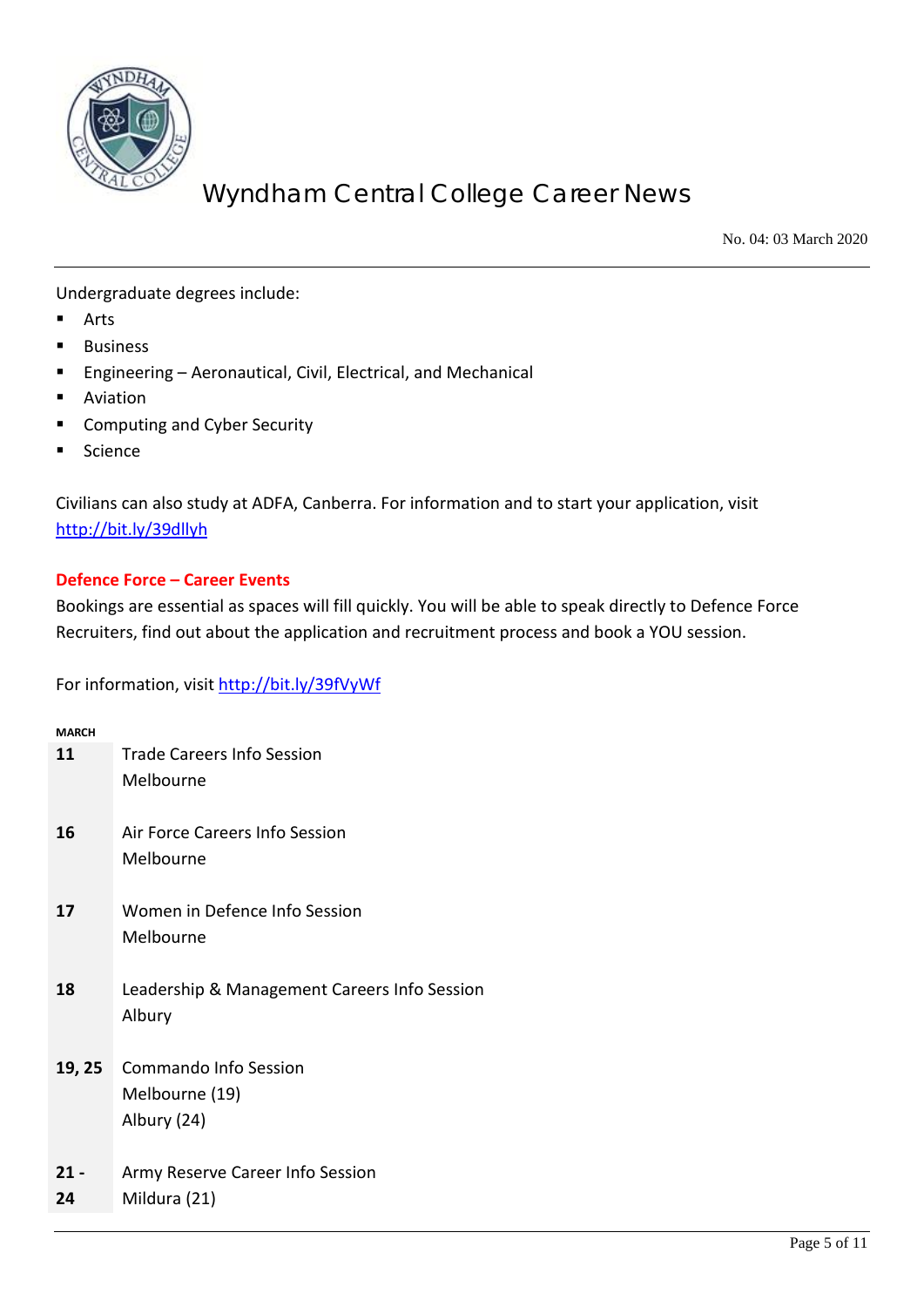

No. 04: 03 March 2020

|                      | Ballarat (23)                                  |
|----------------------|------------------------------------------------|
|                      | Horsham (24)                                   |
|                      |                                                |
| 24                   | Defence Careers Info Session                   |
|                      | Mildura                                        |
|                      |                                                |
| 31                   | <b>ADFA Info Session</b>                       |
|                      | Melbourne                                      |
|                      |                                                |
|                      |                                                |
| Dates for your diary |                                                |
| <b>MARCH</b>         |                                                |
|                      |                                                |
| 5, 10,               | <b>Victoria Police Information Session</b>     |
| 18, 23               | Various locations                              |
|                      | https://bit.ly/2HsUXEt                         |
|                      |                                                |
| $9 - 24$             | <b>Doctor of Medicine Information Sessions</b> |
|                      | <b>Charles Sturt University</b>                |
|                      | https://bit.ly/2SzAe7d                         |
|                      |                                                |
| $10 -$               | <b>Explore Days</b>                            |
| 31                   | <b>Charles Sturt University</b>                |
|                      | Various campuses                               |
|                      | https://bit.ly/39oQIFP                         |
| 11                   | <b>Australian Defence Force</b>                |
|                      | <b>Trade Careers Info Session</b>              |
|                      | <b>Melbourne</b>                               |
|                      |                                                |
| 21                   | <b>UCAT preparation session</b>                |
|                      | National Institute of Education                |
|                      | Melbourne                                      |
|                      | https://bit.ly/36Q7coQ                         |
|                      |                                                |
| 25                   | <b>Hotel Careers Expo</b>                      |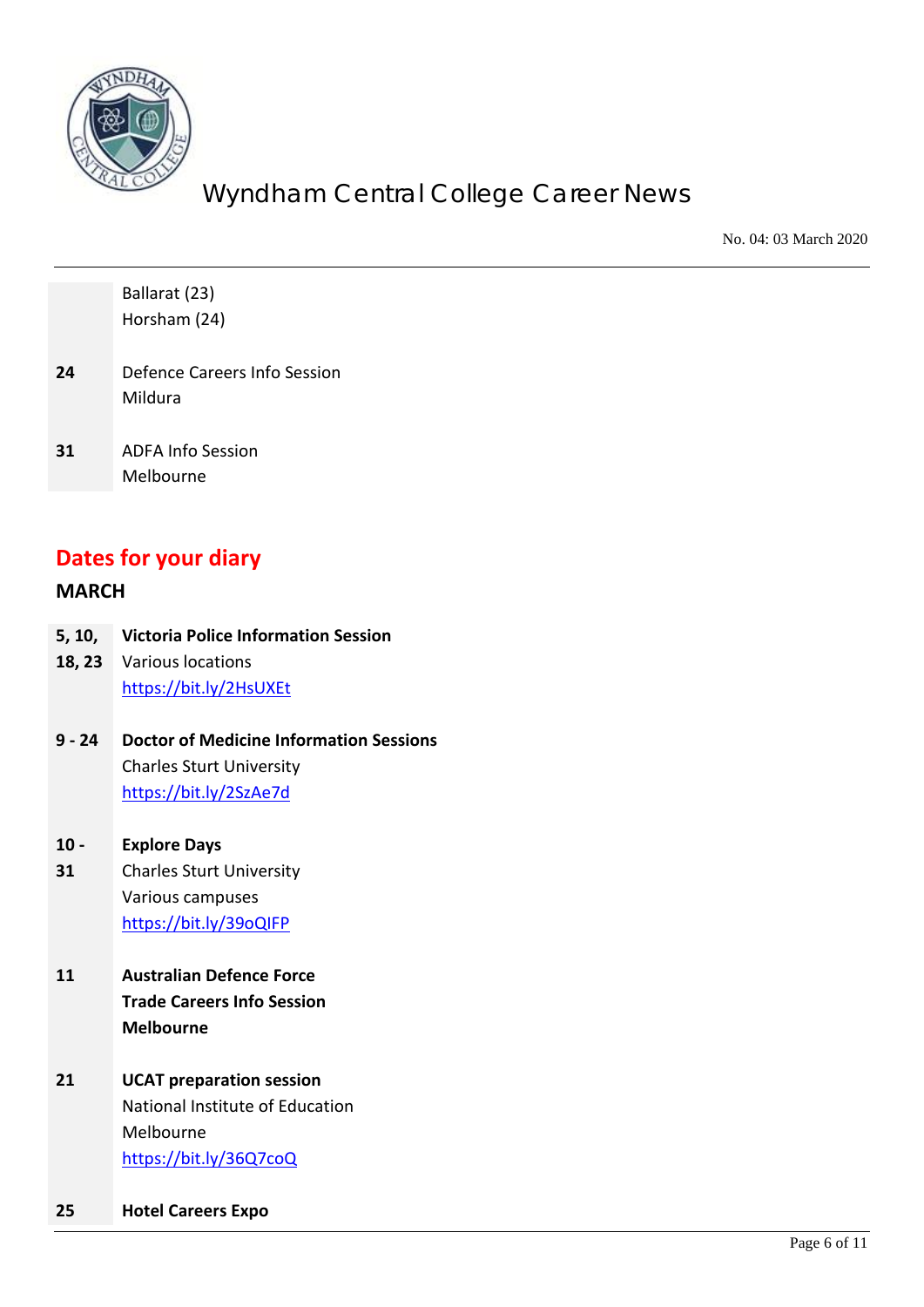

No. 04: 03 March 2020

Tourism Accommodation Australia The Hotel Windsor, Melbourne <http://taavic.com.au/>

- **27 UNSW Arts & Law United Nations Workshop** UNSW, Kensington campus <https://bit.ly/2w064lJ>
- **28 - UCAT preparation session**

**29** MedEntry <https://bit.ly/2RSrv0B>

#### **APRIL**

- **4 ACN Nursing & Health Expo** Australian College of Nursing Melbourne Convention and Exhibition Centre <https://bit.ly/2HtwEpR>
- **17 – Victorian Careers Show**
- **18** Melbourne Showgrounds <https://bit.ly/2uU7RbZ>
- **23 Info Night** SAE Qantm Melbourne <http://bit.ly/39b34lj>
- **30 VCE and Careers Expo**
- **Apr –** Caulfield Racecourse
- **3 May** <https://bit.ly/37BdU2m>

## **Sport at Box Hill Institute**

Box Hill has partnered with Melbourne United Basketball for the 2019/2020 season. Students studying sport at Box Hill have been working with Melbourne United on match-day events, working with sport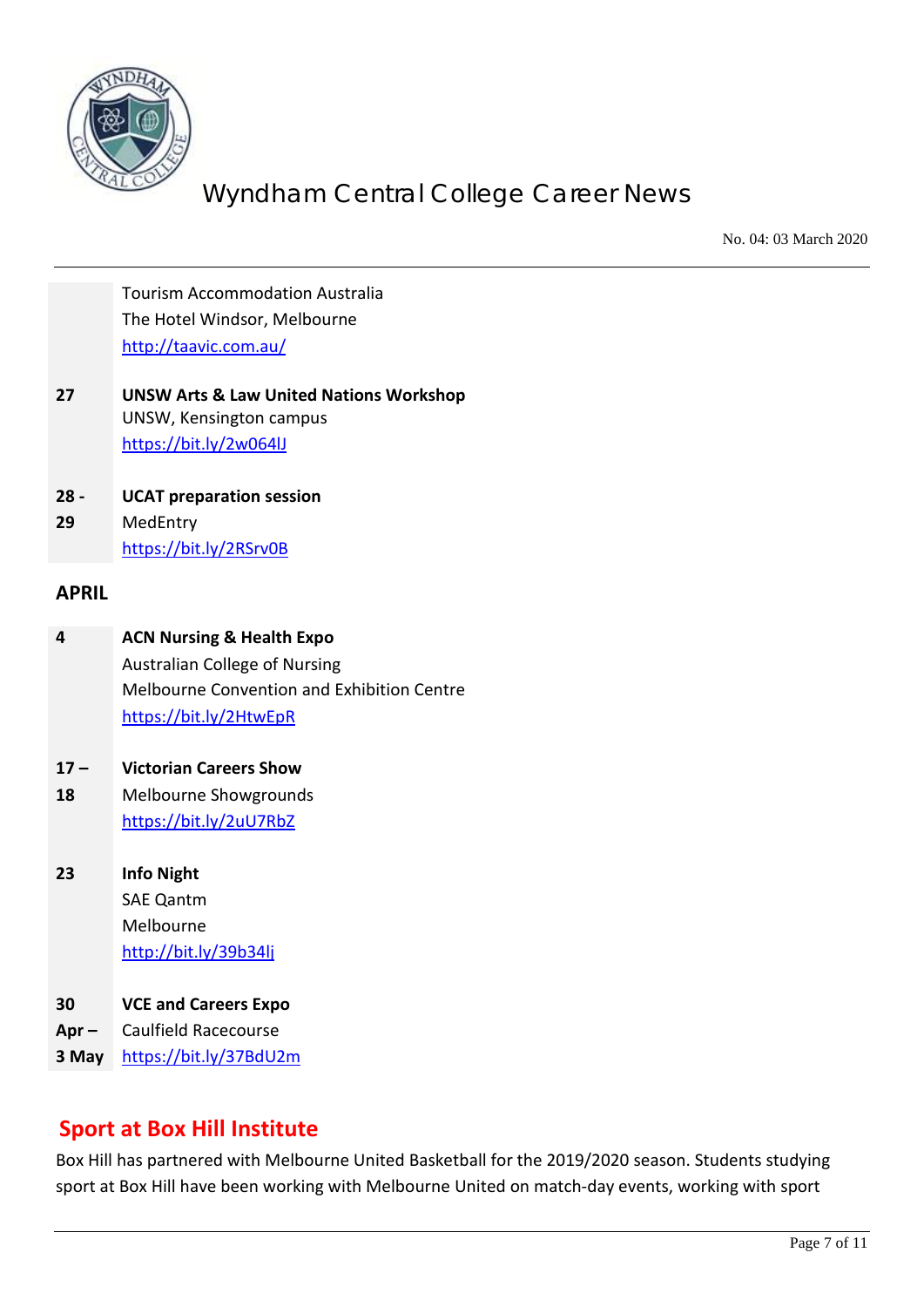

No. 04: 03 March 2020

professionals and expanding their industry knowledge and networks. For information, visit <http://bit.ly/2whRarg>

## **Data Science: IT + Science**

**Do you love working with computers, science and solving problems?** Have you considered studying data science? In our day and age we are using and storing massive amounts of data and this will only increase in the future. Data science fundamentally deals with how we will store and analyse data in the future.

The following has been taken from the Swinburne University website:

"Data science is an opportunity to explore new kinds of data and new tools for processing it. You'll learn how to manipulate and process data in order to extract information and establish truths.

Data science spans the use and processing of data across diverse fields, including modelling for supercomputing or astrophysics. Or you could work with metadata, a field that will require data to be processed in ways we've never even considered".

Data Science is an exciting study area and there will be many jobs available in the future.

You may consider studying data science at the following Victorian universities

- Bachelor of Computer Science (Data Science), Swinburne University[, http://bit.ly/1Wmeaa1](http://bit.ly/1Wmeaa1)
- Bachelor of Computer Science (Big Data), RMIT,<http://bit.ly/1QC3X56>
- Bachelor of Computer Science (major in Data Science), Monash University,<http://bit.ly/1Srck9t>
- Bachelor of Science (Data Science), University of Melbourne[, http://bit.ly/2Ha3j2n](http://bit.ly/2Ha3j2n)
- Bachelor of Data Science & Decisions, UNSW, Sydney,<http://bit.ly/2iAUYsL>
- Bachelor of Computer Science (Big Data), University of Wollongong,<http://bit.ly/2EhT1vb>
- Bachelor of Information Technology (Big Data and Analytics), Federation University, <http://bit.ly/2EBXoVw>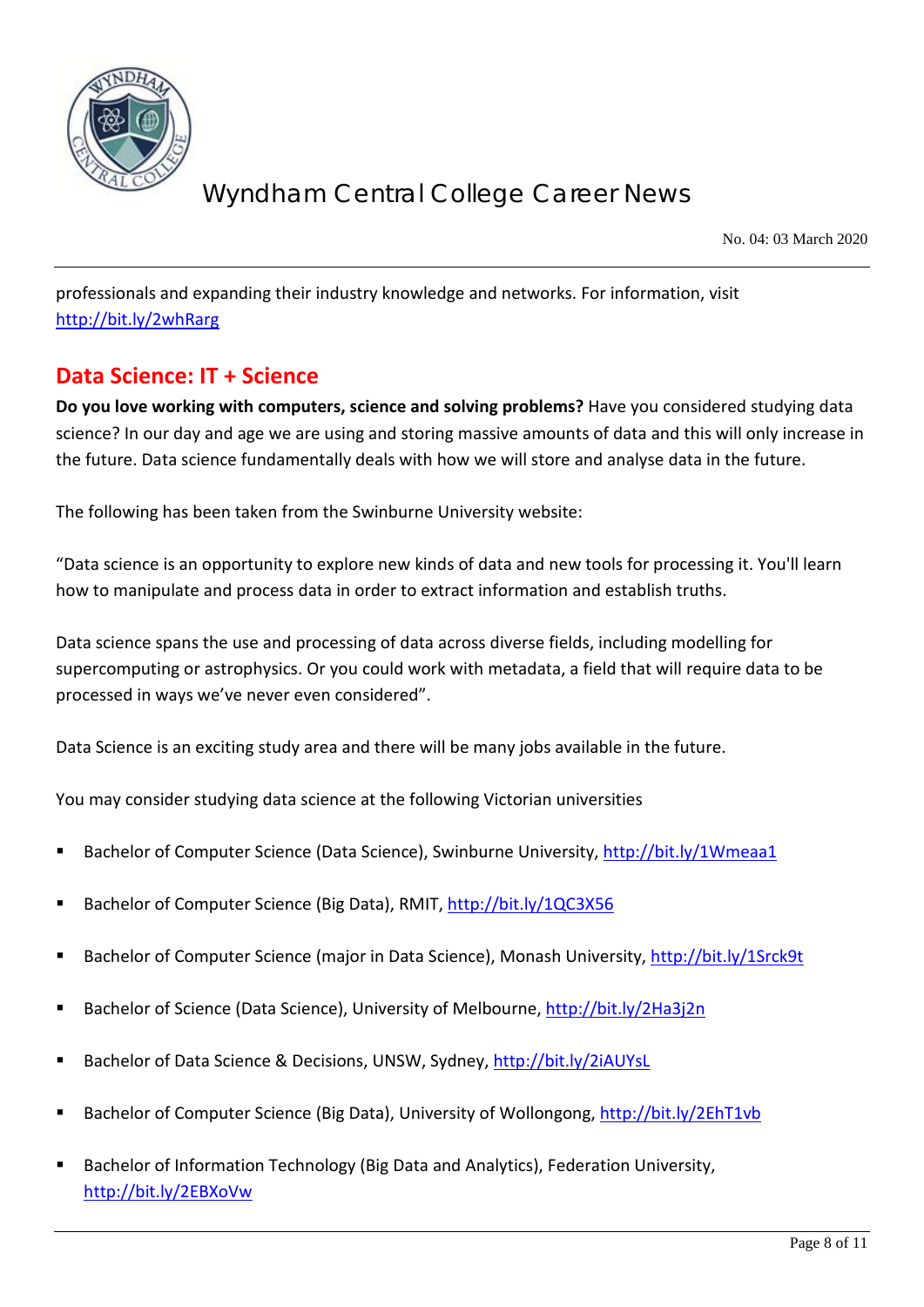

No. 04: 03 March 2020

To explore career options, go to the Careers with STEM website,<https://careerswithstem.com.au/>

## **Hair, Beauty, Fashion and Make-up**

The Masters Institute of Creative Education is Australia's only integrated creative education provider offering vocational courses in hair, beauty, fashion and make-up and a Bachelor degree in Fashion Business. Courses are offered at Melbourne and Sydney. For information on courses, short courses, and workshops, visit<https://themasters.institute/>

## **Victoria Polytechnic Trades Tours**

Every Wednesday, the Sunshine campus host an information session and tour of the trades facilities. You'll learn how to launch your career in carpentry, plumbing, bricklaying, electrotechnology and more trades. This is a great opportunity to ask questions about the trades courses on offer and meet future teachers. For information and to secure your place on the next tour, go to<https://bit.ly/2GV0XaJ>

# **Interested in Being a Flight Attendant?**

### **ADF Gap Year – Cabin Crew**

Did you know that you can apply for the Air Force Cabin Crew position as part of the Australian Defence Force Gap Year Program?

If successful, you will "provide safety, comfort, and in-flight service to passengers and crew on board specialised aircraft, whilst enjoying a fulfilling 12-month taste of life in the Air Force".

Applications are now open. For information and to register your interest, go to<https://bit.ly/2uW1hzI>

### **William Angliss - Flight Attendant**

If you don't want to join the Air Force for 12-months, you could consider studying the Certificate III in Flight Operations (Cabin Crew) at William Angliss, Melbourne,<https://bit.ly/2Hasrso>

It is advisable to check the job entry requirements for different airlines as you may need to meet requirements such as height, fitness and level of education. Having a background in a customer service job is highly desirable (e.g., retail or hospitality), as well as being able to speak a second language.

## **University Mentoring Programs**

Did you know that many universities have programs in place to ensure that students feel connected during their first year? The following are examples of programs that universities are using to ensure that students find the transition from school to university easy: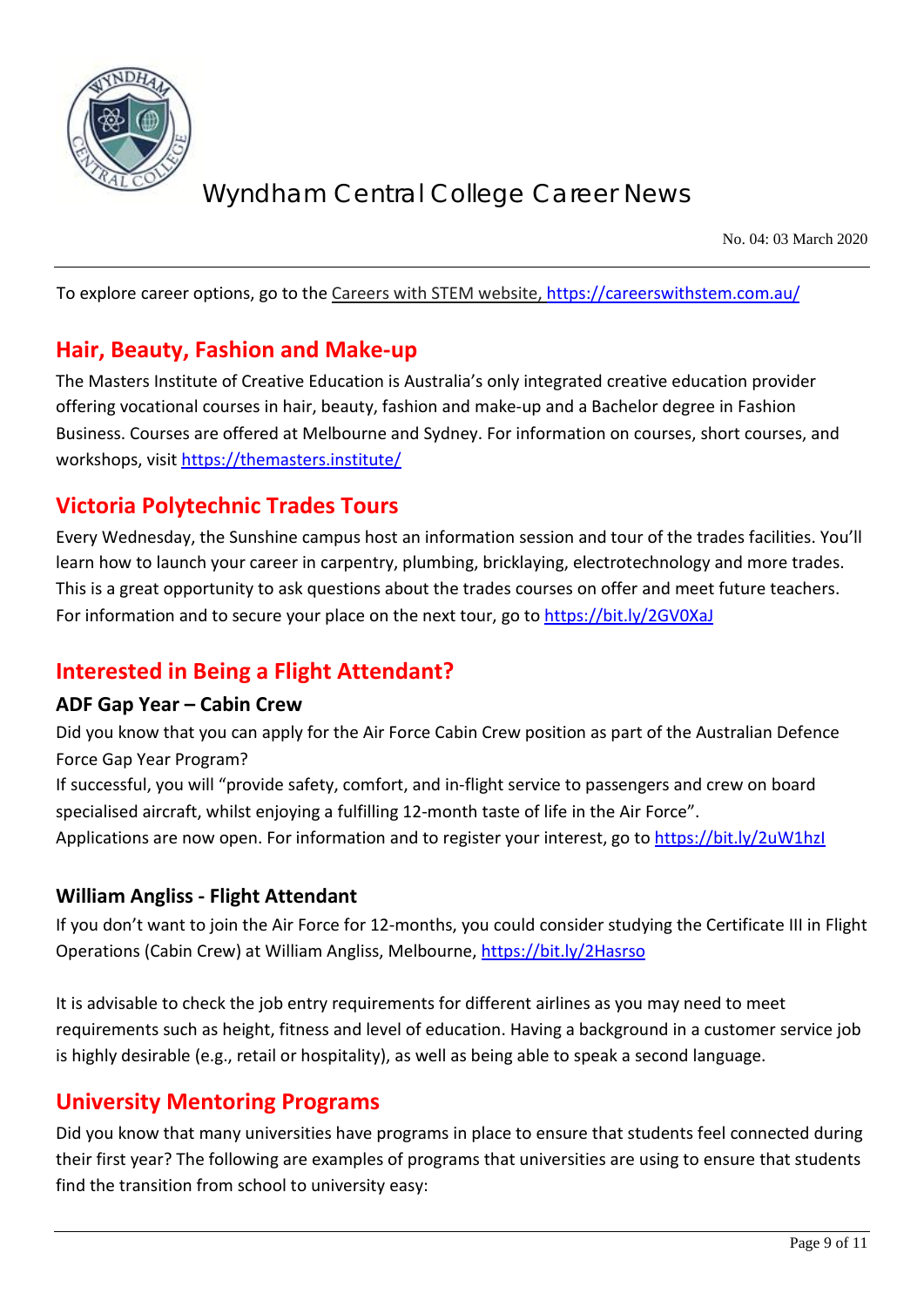

No. 04: 03 March 2020

### **Student Connect, University of Melbourne**

Every first-year student has the option to meet with a specialist Student Connect adviser who can assist them with setting goals and developing an action plan. Appointments take around 30-minutes and first year students are encouraged to book during semester one.

To book: <http://bit.ly/2mjvl4e>

### **Federation University**

First year students can access a student mentor to support them in their first year of study. They can also join FedReady to assist them with the transition to university learning. Students can also join a study group through the PASS Program.

To book: <http://bit.ly/2lY8VF9>

## **Do you have a passion for science and the ocean?**

Have you considered studying one of the amazing programs at the Australian Maritime College located in Tasmania? They offer courses in:

- Ocean & coastal seafaring
- Maritime engineering marine & offshore systems; ocean engineering; naval architecture
- Marine Engineering & Marine Electrical Engineering
- Nautical Science
- Global logistics and maritime management

To learn about their programs, go to [www.amc.edu.au/](http://www.amc.edu.au/)

# **Work Experience Directory**

This is a website that enables you to search for work experience opportunities in NSW and Victoria and is for secondary school students.

Refer to:<http://bit.ly/2BoMb8A>

# **The Victorian Department of Education & Training (DET) – Careers Education Survey**

DET has commissioned a survey about Careers Education in schools to be undertaken by URBIS, an independent research consultancy. Wyndham Central College has been selected to participate in the survey. Staff, students and Parents/Guardians are invited to participate in this survey. The feedback from these stakeholders will aim to improve future career education at Wyndham Central College. The letter of invitation to parents/guardians/students with links to the online survey will be available shortly on the College Parents Portal & COMPASS.